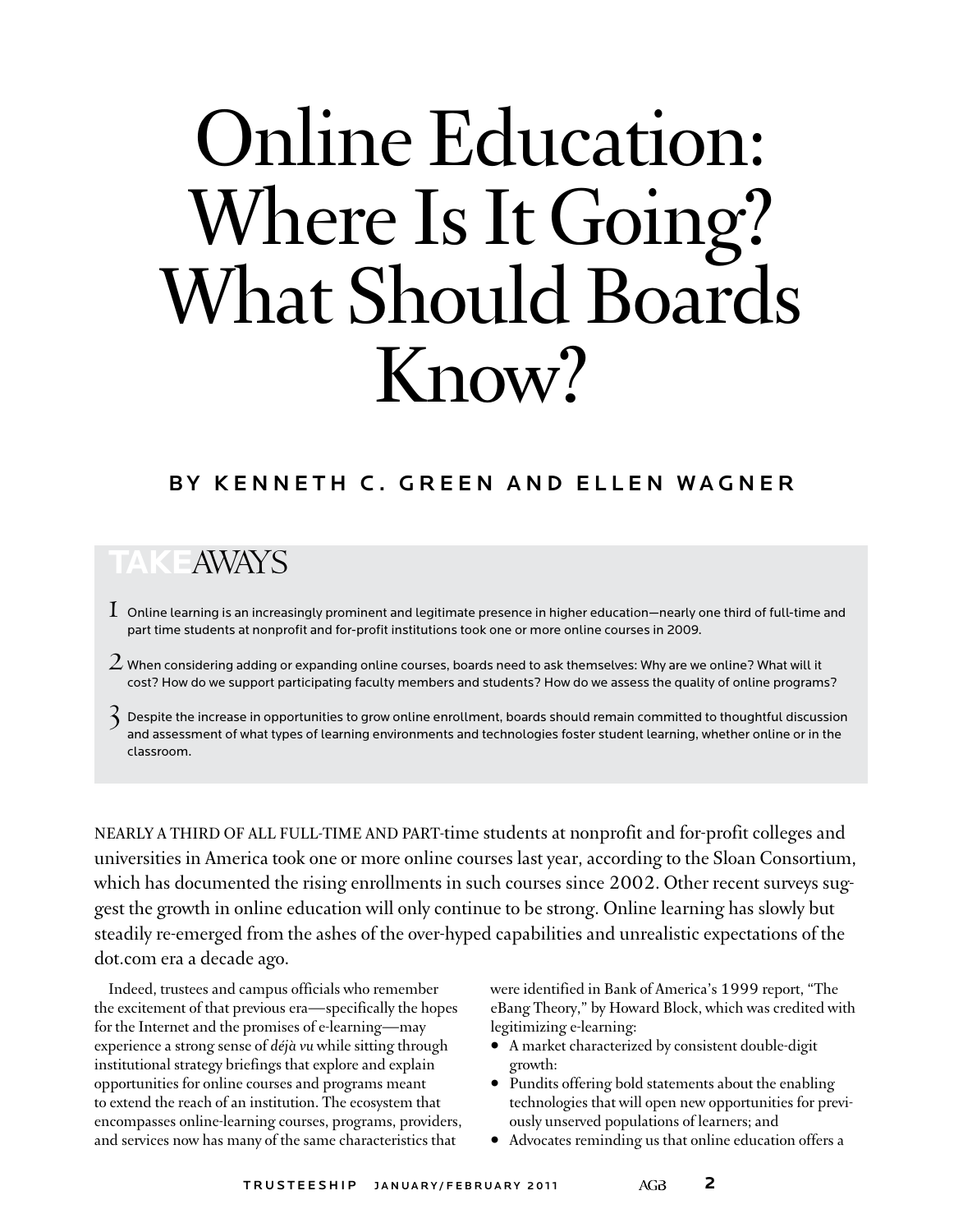way to reach new learners, enter new markets, and generate new revenues.

Yet higher education has learned from the mistakes it made in the past. The dot.com-era confidence in the brave new world of e-learning blinded people to the investment required to master an emerging, immature market in a time of great technological volatility. Despite similar "gold rush" sensibilities about online learning and the enticing prospects for reaching new student populations and generating new revenue, today's campus conversations seem to reflect a new sense of purpose and pragmatism about the challenges as well as the opportunities of online education.

The previous experience of both institutional and dot. com ("dot.edu") shortfalls and disappointments has fostered a new understanding that launching and supporting effective online courses and programs involves more than simply migrating old course syllabi to the Internet. Successful, quality online education requires a major investment of resources to build the infrastructure—including faculty training, instructional services and personnel, and student services—to support those courses and programs.

Further, the catalyst for action is not the sense, as in the past, of "We can/should do this because we can—and before our competitors beat us to it." Rather, savvy board members and other campus leaders are first asking "Why?" and then asking thoughtful questions about who and how: "Who on campus will be responsible for this?" and "How will the institution and individual programs move forward?" They understand the value of developing both wisdom and pragmatism, and they are working to be well-versed about the opportunities, trends, and issues concerning online education.

#### **Emerging Opportunities**

New data from the fall 2010 Managing Online Education Survey, sponsored by our two organizations, The Campus Computing Project and the WICHE Consortium for Educational Technology (WCET), point to robust growth in online programs at many institutions across the country. Fully half of the survey participants report that online enrollments at their institutions grew by more than 15 percent over the past three years, and two-fifths expect online enrollments to jump by more than another 15 percent over the next three years.

Several factors appear to be driving the increase in online enrollments. One major development is the advancement in learning-enabling technologies. Without question, the hardware, software, Internet access, connectivity, and learningmanagement capabilities have improved significantly over the past decade. In addition, in a social landscape defined and dominated by new digital experiences, the notion that one can complete meaningful, high-quality college experiences online is no longer a conceptual stretch for the average consumer—whether a student or parent.

Economic issues also play a role in the acceptance of online learning by students and employers. Both the 2010 Sloan Consortium survey and the Managing Online Education survey show that the need for new skills for the changing economy is a key impetus behind the growing demand for online courses and programs. While the slow economy has been a catalyst for enrollment growth in higher-education situations of all kinds and across all sectors, community colleges have experienced the biggest boom. Presidents of community colleges surveyed by the Campus Computing Project in 2009 and again in 2010 reported exploding demand for online courses.

Two additional factors appear to contribute to the new institutional opportunities for online learning. The first is the greater experience with online education that practitioners now bring to the conversation: Across all sectors, campus officials have a better understanding about the various costs required to develop and support online programs. They recognize that going online is not always easy and is not, by definition, always profitable. The second factor is the view held by many college leaders that online courses and programs may attract new students from previously underserved markets—which, by extension, may mean new sources of revenue for institutions reeling from budget cuts, reallocations, and roll-backs.

#### **10 Trends to Watch**

Taken together, data from the recent two surveys offer an interesting map of the evolving and expanding landscape of today's online education:

- *Enrollments continue to rise.* The Sloan surveys reveal that the number of students taking at least one online course grew from 1.6 million in fall 2002 to over 5.6 million in fall 2009. Almost all (94 percent) of the participants in our fall 2010 survey expect their college's online enrollments to increase between 2011 and 2013.
- *Many institutions are making money on online education, but others are uncertain if their programs are profitable.* Almost half (44 percent) of the participants in our Managing Online Education survey, typically the senior operating officer for an institution's online programs, said that their programs were profitable. In fact, more than 22 percent reported that profits—defined as total revenues minus all expenses—were better than 15 percent for the past academic year. Yet just as many of the respondents, 45 percent, reported that they did not know if their online programs were profitable this past academic year.
- *Organizational structures are often in transition.* More than 40 percent of the survey participants reported some restructuring of the organizational arrangements for their institution's online programs in the past two years, while 59 percent expect a reorganization in the next two years. Moreover, 30 percent have restructured in the past two years and expect to do so again in the next two years. The catalysts for restructuring cited by the participants include budget issues (38 percent), a change in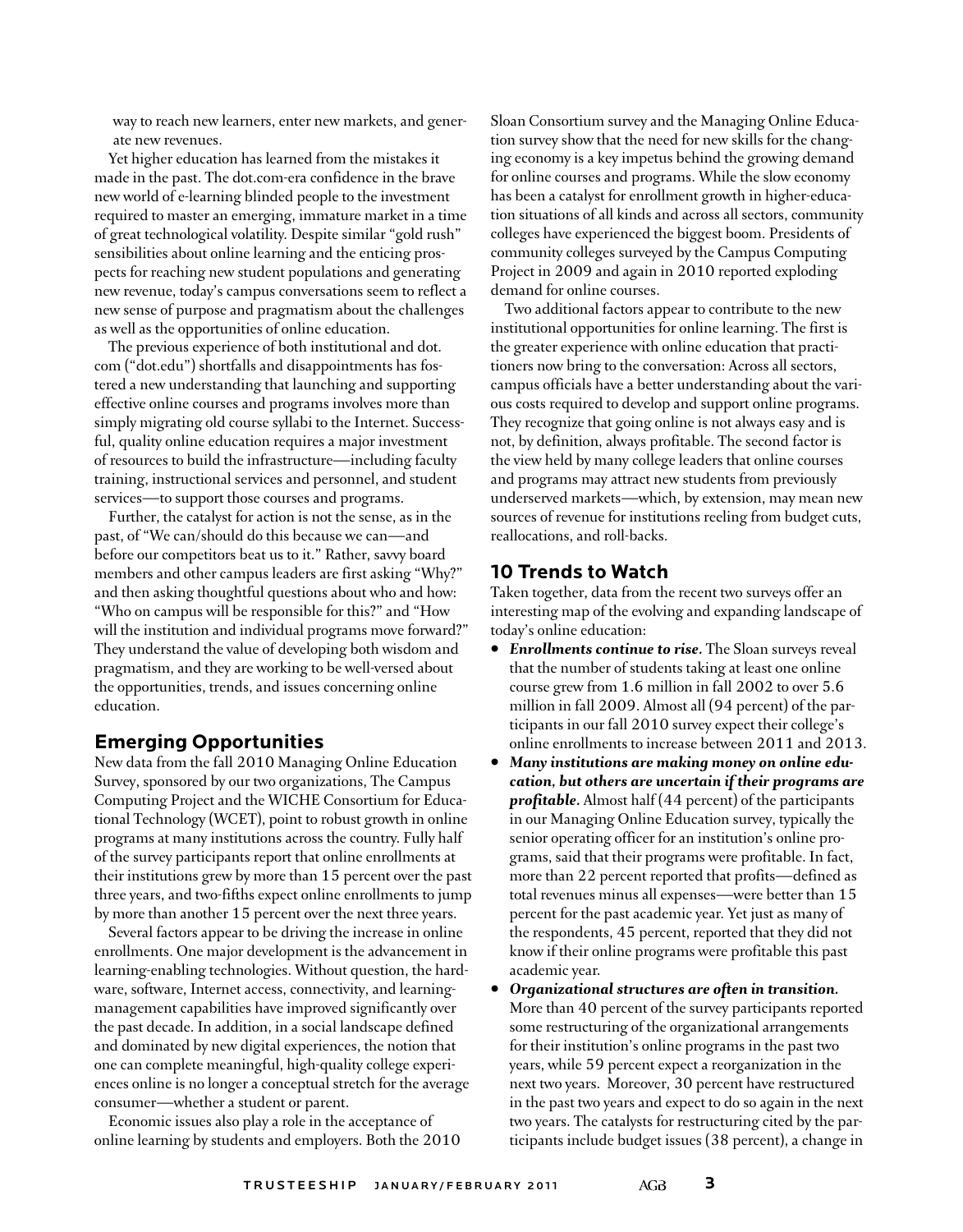institutional leadership (35 percent), new program leadership (29 percent), and campus efforts to centralize the management of online education (27 percent).

- *Internal issues and resources pose major barriers to program expansion.* Although it is common to cite external factors such as national or program accreditation requirements, state regulation, or federal financial-aid regulations as issues that impede program expansion, our survey data clearly indicate that internal issues—budget cuts, lack of key human resources like instructors and support personnel, and faculty resistance to teaching online—are the major impediments.
- *Quality metrics are often informal, while program assessment can be erratic and inconsistent.* The participants in our survey (online-education operating officers) and in the Sloan surveys (chief academic officers) generally reported that their institution's online programs are "as good" or "better" than educational programs on their campuses. Yet big questions remain about how institutions define and assess the quality of their online programs. For example, our survey data suggest that many institutions often do not use a common syllabus or assessment metrics for the same course—say, Widgets 101—offered both online and on the campus. The absence of common benchmarking data about online and campus programs remains a major challenge in determining program quality.
- *Colleges invest in training for faculty members who teach online.* Fully half of the campuses participating in our fall 2010 survey report mandatory training for faculty members who teach online. The training ranges between 17 and 60 hours, averaging 22 hours, which reflects a significant investment and commitment on the part of the institution and the instructor. That investment in training stands in stark contrast to the typical support offered to part-time, adjunct faculty members, who often receive little more than a previous syllabus, textbook, and campus map, and who are considered lucky to obtain a parking pass at their college or university.
- *Institutions are potentially vulnerable on Americans with Disabilities Act compliance issues.* The Managing Online Education survey reveals that many colleges and universities relegate compliance with ADA mandates about accessibility to the faculty members who develop online courses. Erratic and inconsistent compliance may leave many institutions vulnerable to formal complaints or legal action.
- *Who owns what will continue to raise thorny questions.* The determination of intellectual-property rights for elements of an online course can get messy. Colleges and universities engaged in online education typically provide significant support to help faculty members develop courses and content—far more so than for oncampus courses. When developing and approving institutional policies, the terms of engagement—who owns

what—should be explicit and fair to all parties.

- *What constitutes fair use will also require continuing attention.* The Technology, Education, and Copyright Harmonization (TEACH) Act of 2002 helped clarify the use of copyright-protected works in online distancelearning and course-management systems. But there continue to be inconsistencies between the current law and institutional policies about the use of digital media in networked settings. Boards should be mindful of aligning their college's policies with legal requirements for the fair use, publication, and distribution of digital media.
- *The federal government is taking a larger role.* Members of Congress are now asking very public questions about a variety of issues concerning online-education programs. Recent calls have emerged for programs and institutions to guarantee students' "gainful employment" before approving online programs for financial-aid eligibility. The Department of Education Inspector General has also begun auditing how institutions calculate the "last day of attendance" when a student drops an online course. In both those examples, concern for financialaid transparency is eliciting closer attention to program accountability. Boards should expect fiduciary-oversight requirements for online programs to be tightened as those programs become more central to their institution's academic mission.

#### **Issues for Trustees**

While the value of taking a college or university "online" may be obvious and self-evident, board members owe it to themselves and their institutions to question senior administrators about the value propositions that drive the desire to create or to expand online courses and programs. Trustees should ask:

- *Why are we online?* Is the movement to, or expansion of, online programs consistent with the institution's mission? Will it expand our services to our current key constituencies? Or is the goal primarily to enter new markets and generate new revenues? Do we have the business model that shows real opportunities as well as the actual barriers to entry?
- *What will it cost? And who is going to pay for it?* The first caveat of any and all technology-mediated learning projects is: Technology is not free. The second caveat is: Using technology for teaching at a distance does not always save money. While Internet technologies used in online learning allow institutions to reach more students than would be served on a campus alone, and may be less expensive per student contact hour when compared to face-to-face instruction, that does not mean that online courses cost little or nothing. In fact, online course design and development often involve significant start-up costs that include content creation and conversion, faculty training, and user support for students and professors.

Academic programs and institutions that plan to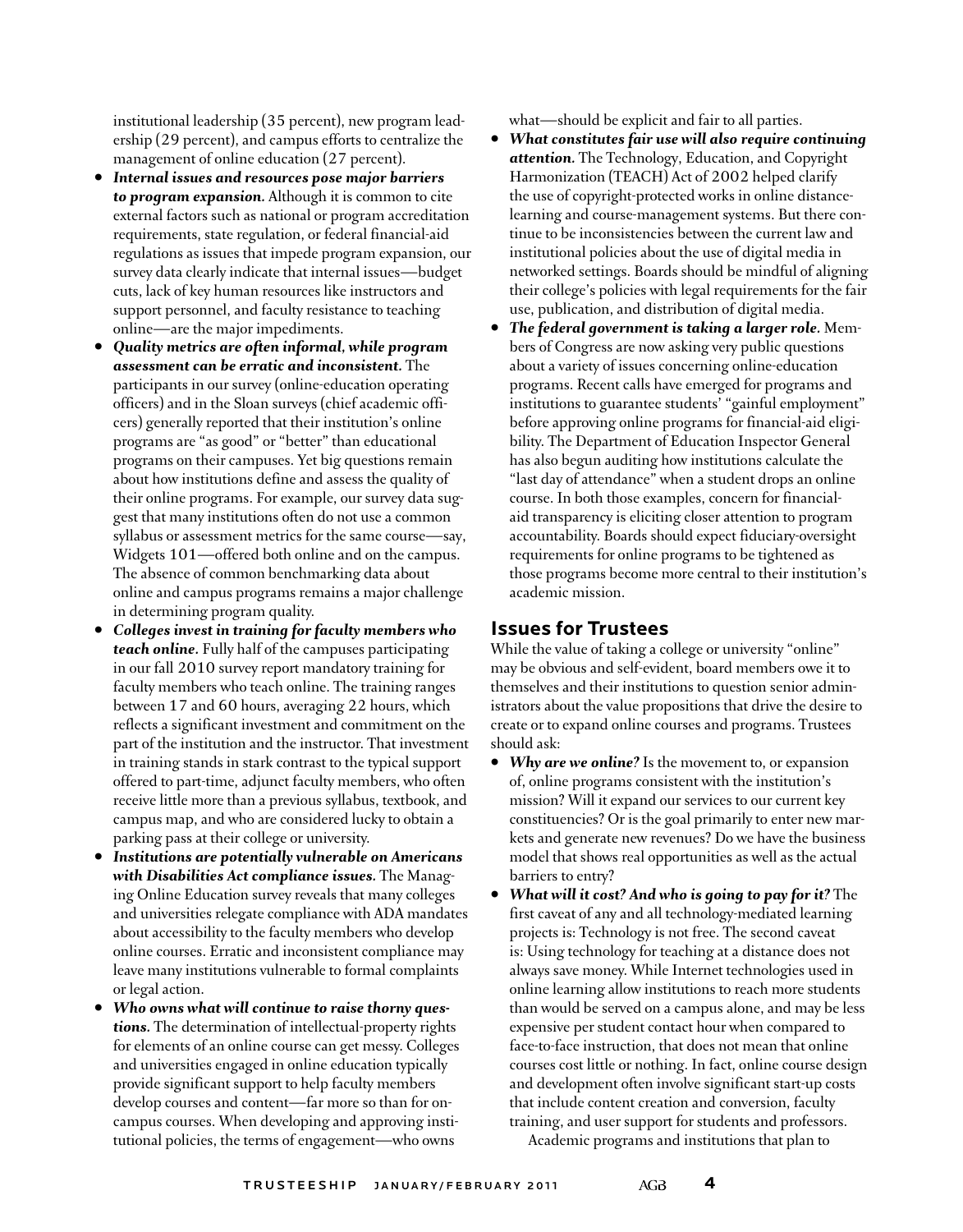develop an online presence would do well to engage in a full cost accounting to determine if online courses and programs can generate the revenues necessary to carry their own weight. How many students are likely candidates to be served through the addition of online offerings? How many more credit hours can the institution provide its constituencies by adding an online option?

• *How do we support faculty members and students in our online programs?* What skills do we expect students and faculty members to bring to the conversation? How much instructional and technical support for students and faculty members should our institution be expected to provide?

What kinds of academic resources and student services will we need to encourage and enable academic achievement and learning success?

- *What are the organizational arrangements for our online learning programs?* Faculty and academic departments develop and offer online courses and programs, yet some institutions have separate administrative structures for their online initiatives. For example, 44 percent of the campuses in the Managing Online Education Survey identified chief information officers (CIOs) as the "operating officer" for online activities and initiatives. That is surprising because the CIO role is typically an operational function, even as online courses and programs are clearly academic functions. In short, it is appropriate for trustees to ask, in essence, "Who's the boss for our online programs?"
- *How do we assess quality?* What attributes, metrics, methods, and materials will adequately document the performance of each aspect and attribute of the rich mosaic of learning experiences that we want to provide for our constituencies? For example, is the institutional strategy for assessing online education similar to or different from the strategy for on-campus courses and programs? If Widgets 101 is taught both online and on the campus, is there a common syllabus and a common set of assessment metrics?
- *Who owns the intellectual property of our online courses?* Faculty members typically "own" their courses. However, campuses may contribute significant resources to help professors develop online courses. In those instances, college administrators may feel they have some

claim to the intellectual property. Board members should encourage them to clarify any intellectual-property issues sooner rather than later.

Trustees and campus administrators who are interested in developing or expanding online-learning initiatives will be well served to foster an online-learning culture that remains true to the same values that were defined when the institution was entirely an on-campus academic experience. In other words, it should make no difference to the graduates—or the people who hire them—how or where a degree from a particular institution may have been earned. What should matter above all is the quality of the educational experience represented by the degree.

That does not mean that complete comparability will exist between a fully campus-based experience and a fully online experience at the same institution. But it does mean that the quality of the academic program for all students at a particular institution needs to be consistent, reliable, and top-rate—regardless of how the experience is "packaged" or delivered.

In sum, the challenges ahead for higher-education leaders are to:

- Realize the broad array of possibilities that online learning offers without getting so carried away by potential opportunities and revenues that the original intent is lost;
- Recognize that going online involves a significant commitment of institutional resources and that the benefits—measured by reputational gains, new constituencies, new revenues—are not easy, quick, or assured; and
- Understand the need to determine and find the evidence



**Reorganizing the Management of Online Education**

Source: 2010 Managing Online Education Survey/WCET & Campus Computing ● Budget issues (59%) **Coordinating** instructional resources (38%)  $\bullet$  Change in institutional leadership (35%) ● Change in senior program officials  $(29%)$  $\bullet$  Centralizing management of online education (27%) 44% have restructured ment of online programs in the past two years 30% have restructured in the past two years—and expect to restructure again 59% expect to restructure in the next two years

#### TRUSTEESHIP JANUARY/FEBRUARY 2011 AGB 5